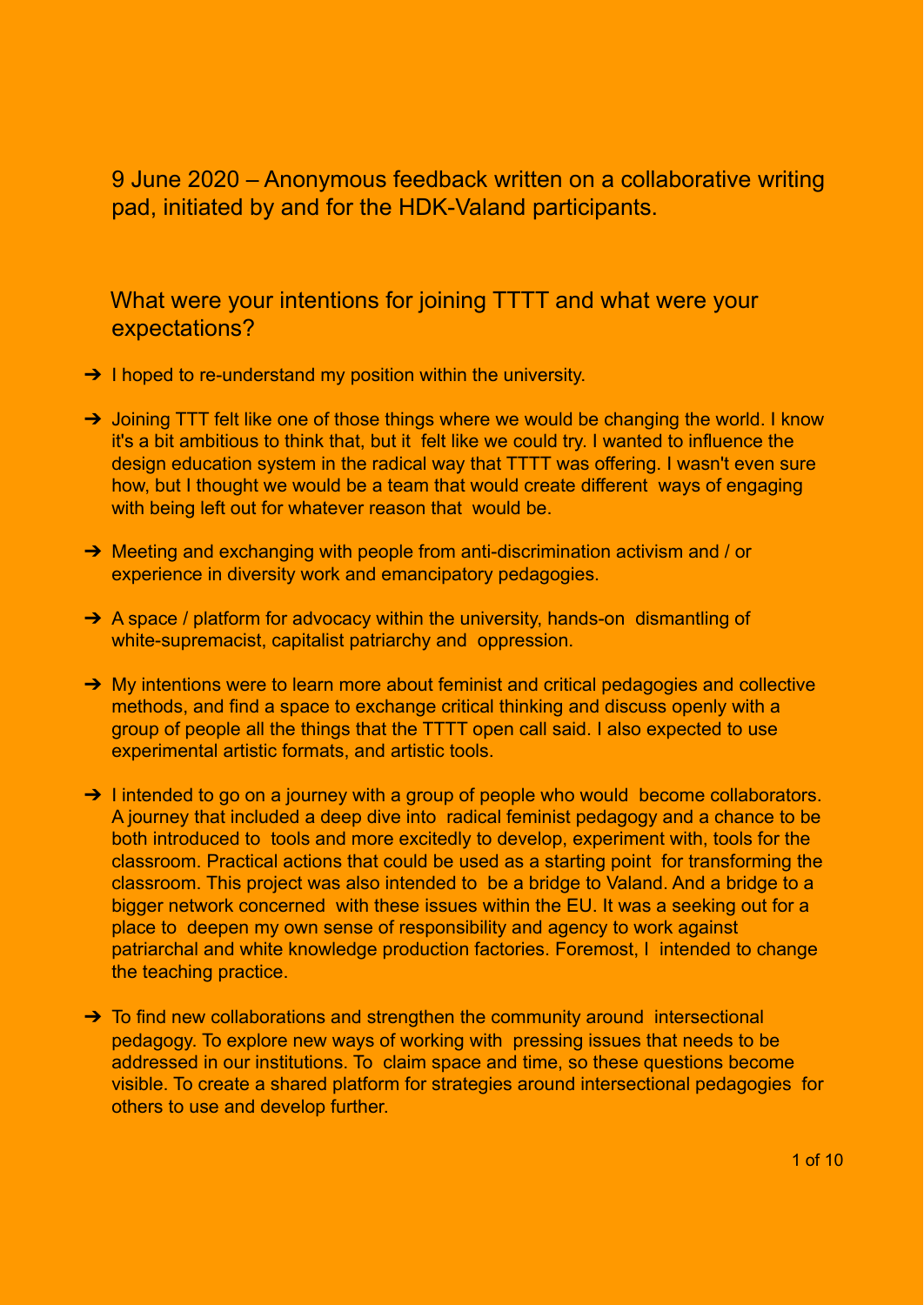- → a space where certain things don't need to be discussed and started at zero ("feminist, de-colonial, intersectional politics"), where there is a consensus and shared commitment to dismantle oppressive power dynamics also within the group, sharing of power and responsibility, based also on self-initiative, and intrinsic motivation (not trying to fulfil Erasmus requirements for the sake of it)
- → I joined TTTT because I wanted to find out methods to not perpetuate violent behaviour that I was seeing in Educational Systems. Find out if there were practical methods that I could use within the given systems. To hopefully challenge the edges of my expectations of what education is, or at least question it. With the possibility that I would not have to go off and create my own educational system to get away from this negative structures
- → I thought of TTTT as a space to create experiences, insights, develop methods of organising ourselves, strategies and tools that can be shared with others. I never thought of it as a smooth and easy space of consensus, but one where we are able to develop enough trust to reflect together on our mistakes and learn from them. To articulate this process is precious – for us and for others.
- → What were your intentions for joining TTTT? I intended to enter into an unknown. Into an unknown space, an unknown way of working, and an unknown group of people. I did not know what it was, but it contained a bell hooks' book in the title, in the very title of the project, and I really like that book and her writing.
- → What were your expectations?-To be part of a group doing art and activism. And be part of a sort of political community within the art world. I had read a lot about the "let's organize" (not sure exactly what it was called) workshop that had taken place at Valand some years before, and thought I really wanted to be part of something similar.
- → My intention for joiningTTTT was to find collectively ways to deal with my disenchantment with the art school. Perhaps I just lost touch with art, and see the art school as an extension of the industry of culture, obsessed with deliverables and certain ways of doing. Expertise is an important aspect of quality, but quality is not necessarily the same as expertise, but in art schools this remains very present.
- → My other expectation in relation to TTTT was how the art school can be a space for a different kind of production. A place to spend time finding other ways that do not lead us to normativity and social reproduction, that is looking for complexity and discovery and not only for what will work. I also appreciate being with a group that I can say "this is me, my tribe, my alliance", even if to discover what an illusion that is. To be in commitment to a feminist cause is an important way for me to connect to reality, and I seek that belonging.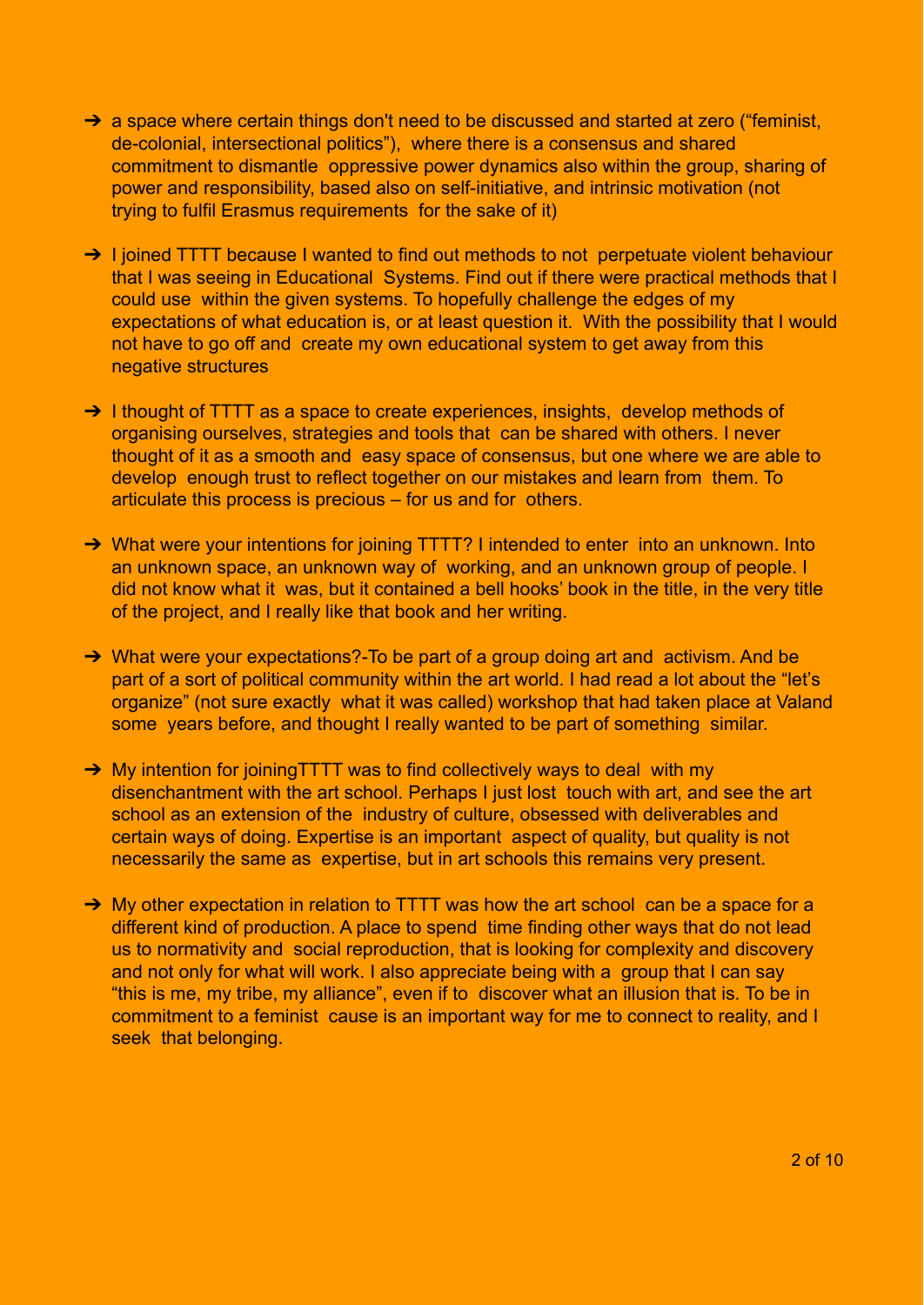## How has it been feeling for you?

- → Busy!
- $\rightarrow$  academic
- **→** hypocritical

(Dictionary hypocritical: "behaving in a way that suggests one has higher standards or more noble beliefs than is the case. Pretence of having virtues, beliefs, principles, etc., that one does not actually possess")

- $\rightarrow$  exhausting
- → Confusing. I think I spent half the time being quiet because I was trying to figure things out, but I do all of that in my head. I realise that the white feminist voice is sooooo present that it has become a silencing (and frustration) tool for those who do not identify with it.
- $\rightarrow$  Scared to risk
- → Disappointing. It feels like there is a task we need to complete, and we need to keep chasing for this deadline we are not sure of.
- $\rightarrow$  frustrating
- $\rightarrow$  paternalistic
- → In some occasions I felt uncomfortable, and I did not understand what was going on. A lot of assumptions were taken for granted, so I felt I was not following the group dynamics. I felt dumb.
- → Like a lovely crew (especially / mostly in informal situations)
- **→** Inspiring, hard, challenging, uncomfortable at times
- → Hard, exhausting, and difficult to keep inside time constraints while juggling multiple level tasks at once.
- **→ Overwhelming when together**
- → Like we skipped 10 steps at the beginning (the transition from the Brussels week into working on outputs in small working groups, somehow there was important basic conversation missing, I think)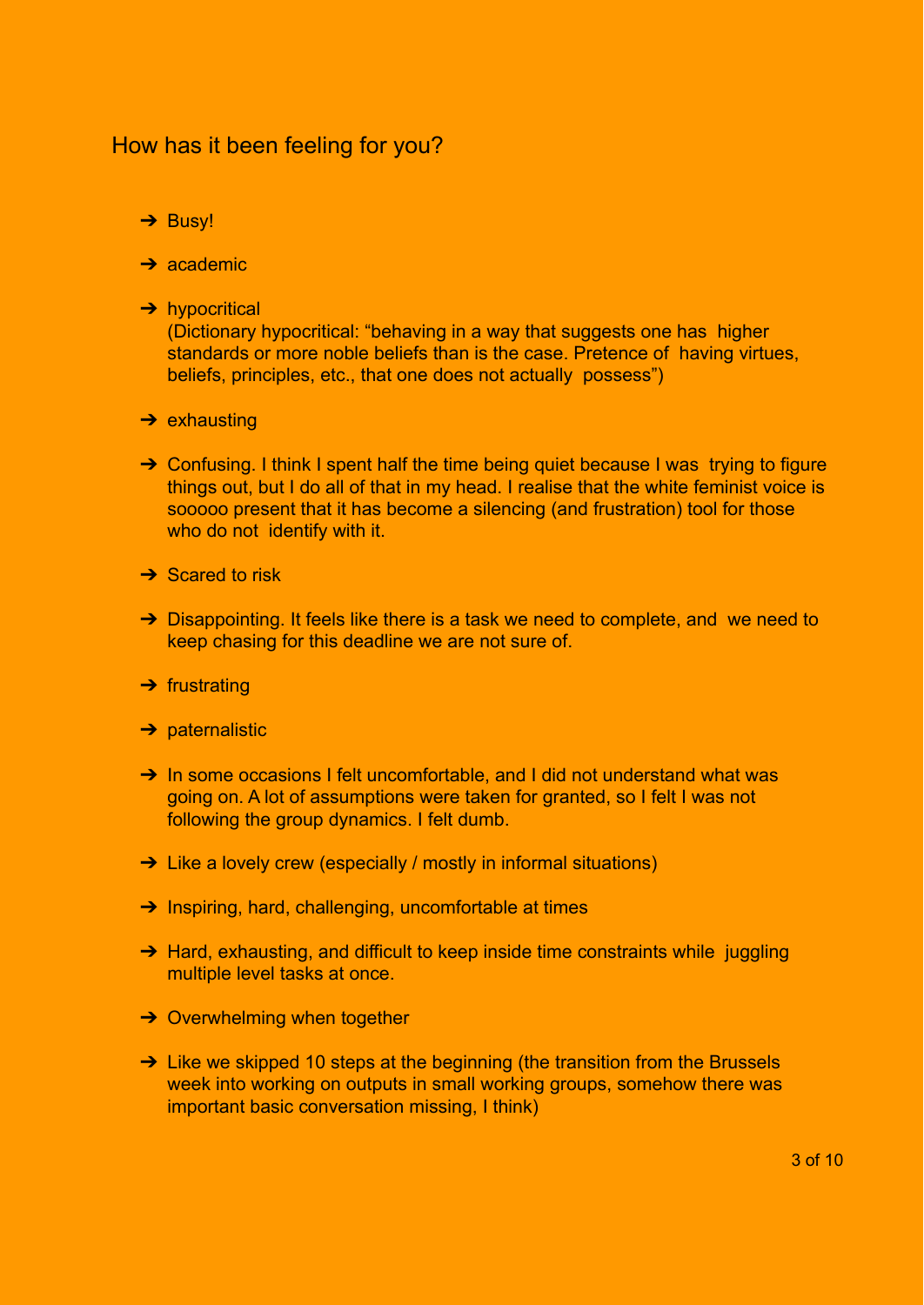- **→ hierarchical**
- → It has felt hectic with the possibility of hidden agendas that I don't understand.
- $\rightarrow$  An unclear busyness
- → It has felt really unclear. I tend to get deflated quickly, and it can be at times a bit overwhelming. I also agree with the hidden agendas point previously mentioned.
- **→** Safer in the Gothenburg group but nervous in the wider group
- **→ Inspiring**
- **→ Energizing**
- **→** Like a gift, that such a space has been created.
- $\rightarrow$  There are many levels here.
- → Timewise, it has been challenging and often stressful. But I try to regain my motivation by remembering how the 'good doer' always needs to invest more, like any growing thing, it simply takes more time to grow than to decay or destroy. Accepting that helps me refocus on my desire to meet collectively and to form, to discover, a new collectivity. For me, the most important aspect of this collective unfold is the element of surprise that comes with plurality, how one does not have to be responsible for something that is collectively shared. This is important for me at an emotional level, teaches me to be more patient, teaches me to accept the turn things take (even if they fail) as a process, not something that defines me.
- → The project has been fantastic to me because I have been able to see it as learning - even the challenges, the misunderstandings and the frustrations. I am finding learning all the time; learning in terms of the tools we are crafting, but mostly the ethical aspect, how to proceed in relation to others and myself in a way that shows in what we do.
- → How has it been feeling for you? Nervous. Love. Altruistic. A lot to learn, both about working with research collaborative. And to generate group work and group dynamic through crisis-friction conflict, conflict-as-a-productive-tool. I feel brave, and I feel I'm growing in to a new role, in relation to others in one of the research groups I'm in. In relation to the other one I am in I feel bit ashamed, that I did not have enough time and did not put in enough effort in the beginning and I never quite got on board that ship, I watched it sail of, and I see they are making good work. But I also feel hope, and trust to wards this thing that did not turn out exactly according to plan, and hopefully there is honesty in relation to each other.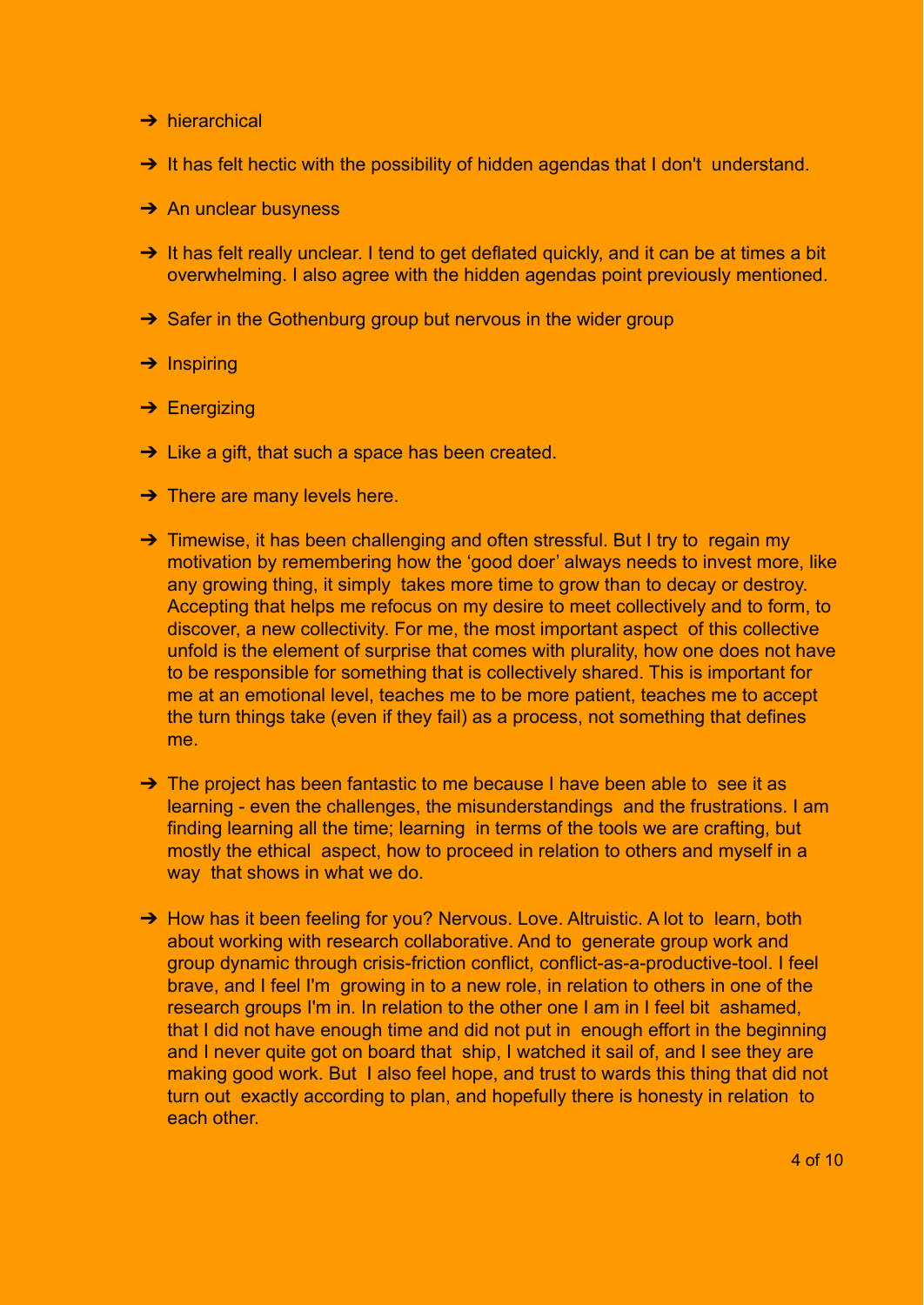→ And also I realize now that it is the same time as Corona, so I think the zoom-working method is the method we have developed. After Corona, nothing will be the same. I think a lot about the shock doctrine by Naomi Klein, How neoliberal forces move in and take over things when we are in shock, in crisis. Greta Thunberg will start making commercials: "Zoom-good for the environment, good for your company's efficiency." But I'm like: "Dude, where did I park, my body?"

### What do you think is working?

- $\rightarrow$  the production of outputs
- $\rightarrow$  organizing this week
- $\rightarrow$  the projects in the small groups
- $\rightarrow$  1 am learning so much!
- **→** call outs for times like this exact exercise
- **→ more focused, smaller group work**
- $\rightarrow$  check in and check out method
- → that suggestions are welcomed and taken up by the group I've had very inspiring conversations and discussions that has challenged my earlier understanding about specific issues. • Being organised. Especially with making this week happen. • Constant communication
- → To be able to have time to dig deeper and focus on specific areas of interests and discuss them from our different perspectives has been very rewarding.
- → It has had a profound impact and an understanding that the work has just begun.
- **→** knowledge / understanding of gender issues
- $\rightarrow$  Check ins and check outs has worked well.
- → Checking in and checking out has worked well. I also like that the diversity of personalities have created a very unique energy that keeps us moving forward
- **→** moderation implementation and rotation
- → on zoom the invitation for the next to speak in rounds. This could also be a great way to keep irl table talks too.
- → It felt amazing to feel like my thoughts and feelings in 'the classroom' mattered on a grassroots level, and to see 'staff' and 'student' roles melt a little. More of this, but also perhaps more conversation around this / clarity
- $\rightarrow$  it is so good to have the opportunity to build this group where so much disagreement is happening, and to be committed to it anyway, to stick together despite the differences.
- → I really bring with me some words, spoken in Brussels, "we are all learning". I believe, these words could be seeds of community an altruistic, and non-violent tool, a tool to create community and productivity in interacting with other people in situations of friction or conflict. These four small words bring with them many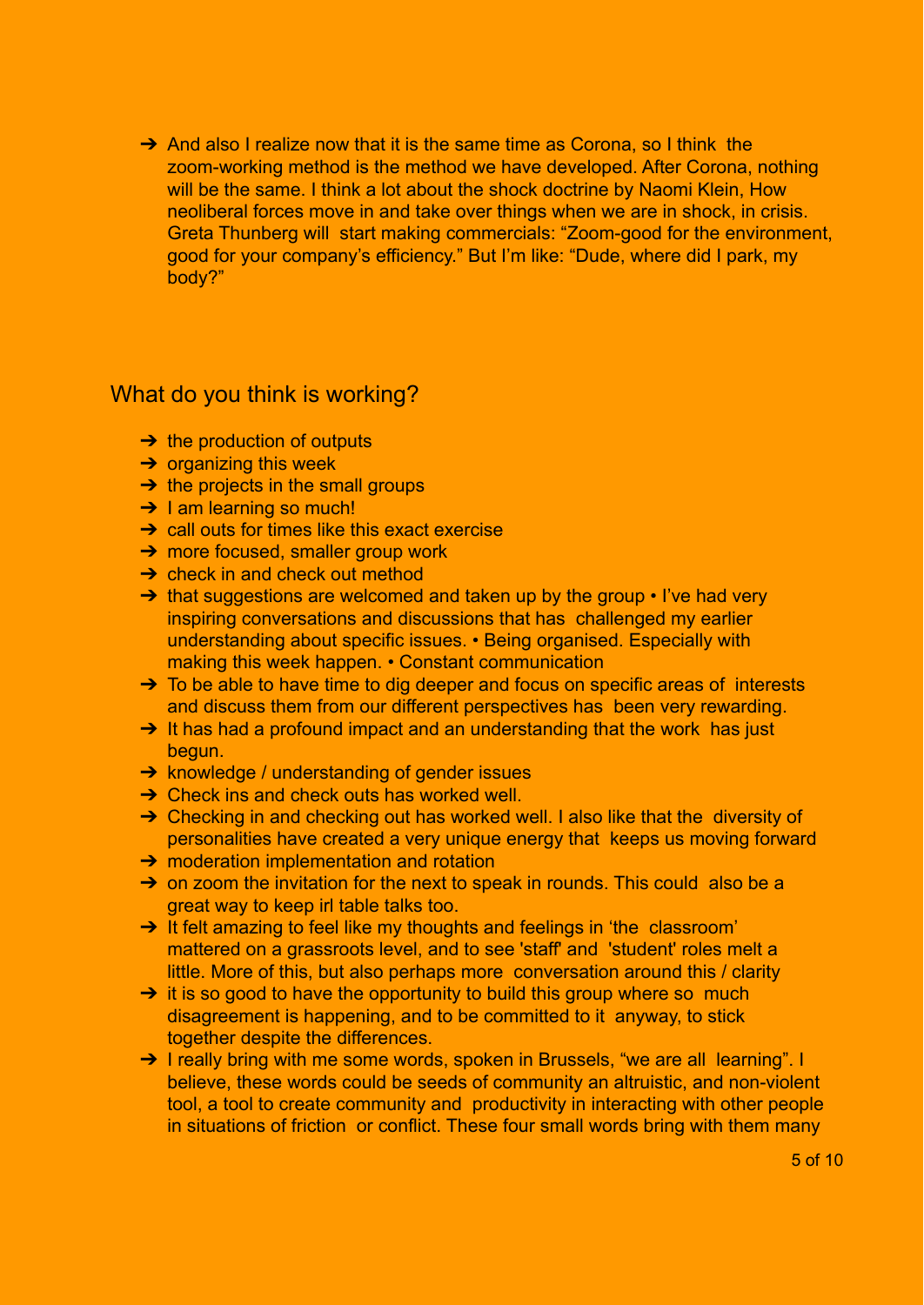important things. First "we", saying the word and thereby including "us" in the "we", "we all" I understand as we are all in a community a collective, and we are all trying to create something together, and when we are trying to create this thing together it is not so easy, in fact, it is really hard because we do not know what we are doing exactly because we are no experts on this, but I see that we are all trying really hard to make this work, but we are in an initial phase of this process, and we are all actively trying to improve ourselves at the skills and methods and all those things that we need to learn before. And all of us are still learning, and learning is hard work, and we are all doing it together. Struggling, together, to create an environment of equality inside a white suprematist-capitalist patriarchy that we bring with us INTERNALIZED into every room we enter and that also these rooms are STRUCTURED by and the houses that these rooms make up, and the cities and the companied the states and countries. So, of course, it's going to be conflicts, of course it's going to be friction. Of course, we are gonna keep recreating the same hierarchies and the same binary divides between active and passive, teacher and student, white and black, man and women. Of course, we going to make mistakes because we are still learning. And even though I don't believe in the concept of unlearning, I do believe that learning about the things that we have internalized, prejudice and similar, instead of trying to unlearn I think we have to meta learn, learn about what we "are" (viewed from outside), what we are in an intersectional power-matrix: race, sexuality, class, gender, cis/trance, professional position, etc, etc. But also who we "perform", and how this performance is received by others. And this is not an easy task, it is lifelong learning and just fail again, fail again and fail again and start to see that it is okay to fail because "we are all learning", and we trust each other and want "us" to succeed. Thank you for these words.

# and what isn't working?

- → Seeing each other with where we're at and accepting that (allowing for frustration, de-motivation etc and discussing it instead of sweeping it under the carpet, trying to force it away, ...)
- → How collective are we working? The more collective, the more time we need... getting exhausted… no time to discuss important, interesting, upcoming issues..... scheduling more meetings doesn't seem the way forward.
- → Are baby steps actually OK in this group? Can we actually feel OK with not trying to solve these issues , but actually just make small steps? This tension is heavy.
- → The way the workshops were shared made complicated the debate or conversation about the topics and how to work together. After that, the way of working seemed very forced.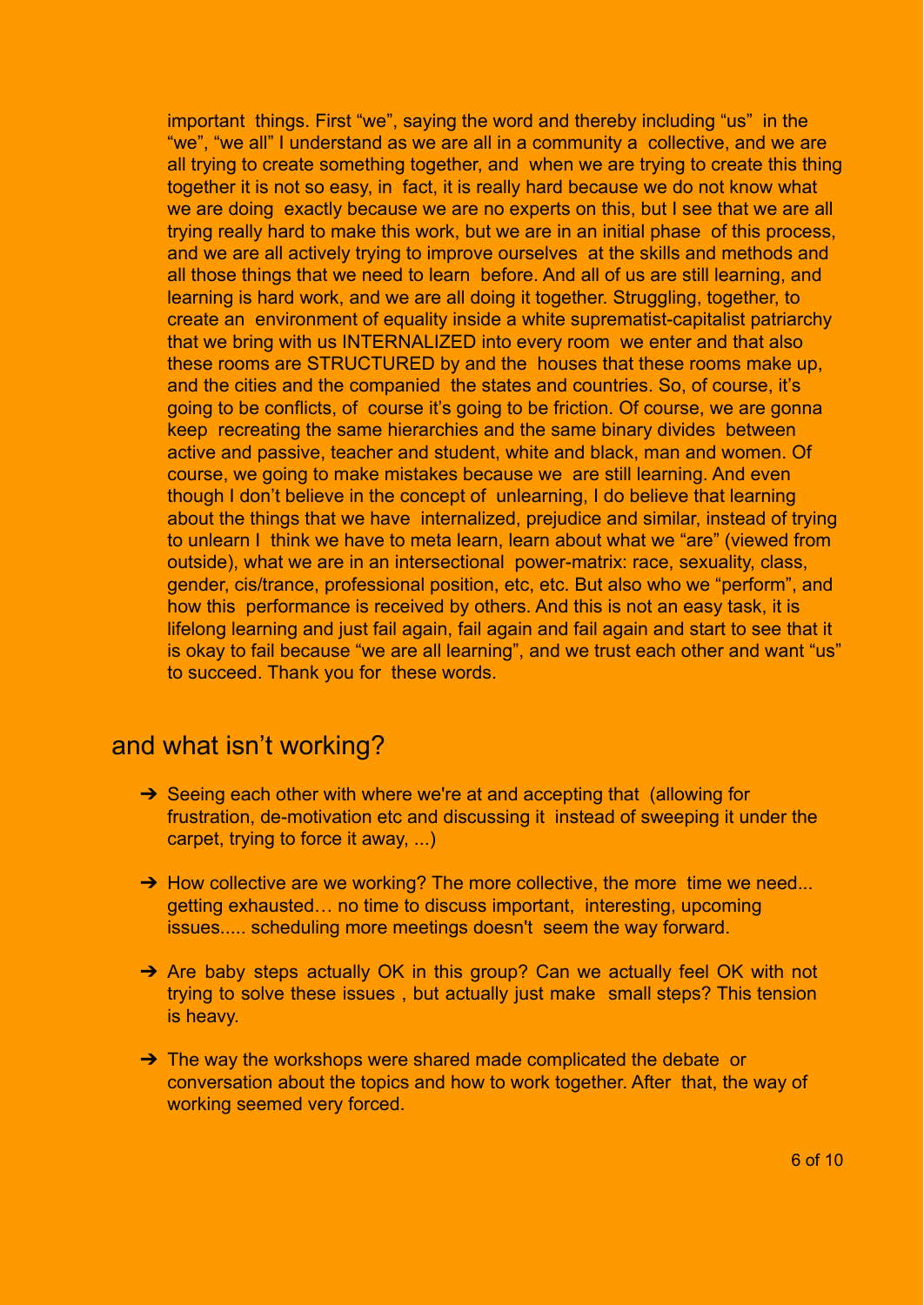- **→ Long emails. But I understand the importance.**
- ➔ Our Valand group meetings. Too many, too long, maybe we should delegate responsibilities more instead of discussing everything in the whole group.
- → The big group meetings were uncomfortable because it seemed that we needed to update our outcomes and our "productivity" instead of opening the conversation to decide how to work together.
- $\rightarrow$  The atmosphere it doesn't feel like we are doing this because we want to, but because we have to, why? We all wanted to do this… we need to create situations that we enjoy and not always just serious work-meetings.
- $\rightarrow$  Feeling like we are working for someone else.
- **→ Balance between responsibility and power dynamics**
- → understanding overlapping between working groups. How to work together if we are looking at the same topics/or interested in the same people?
- → Conversation culture (there were many situations with unnecessary and counterproductive defensiveness)
- $\rightarrow$  Accountability what are we using the resources for that we are getting? Are we being accountable to those for whom the transformation of the university is a real, pressing issue, or are we doing things for the sake of academic reputation and/ or Erasmus?
- → The constant reminder of pronouns. We've established the importance of these, but we also have to start focusing on other things like how to work around white supremacist culture, other pedagogies that are inline with feminist pedagogies from parts of the world where people are actually dealing with what we are doing.
- → The idea that we should explain/share to the outside things about feminist, decolonial pedagogies. We are no experts to speak on it, and it is surfacing that we don't know about it much.
- → Not having real time to discuss ideas in depth. Instead, feeling like we have to work on continue production or the fret of continue production.
- → Being allowed to ask questions and discuss one's own frustrations without being "corrected" immediately. It feels that sometimes the discussions that come up (both in the large group and within HDK Valand) are of huge importance, but they tend to get glossed over.
- → It's been really hard interacting so much via the screen. It is difficult to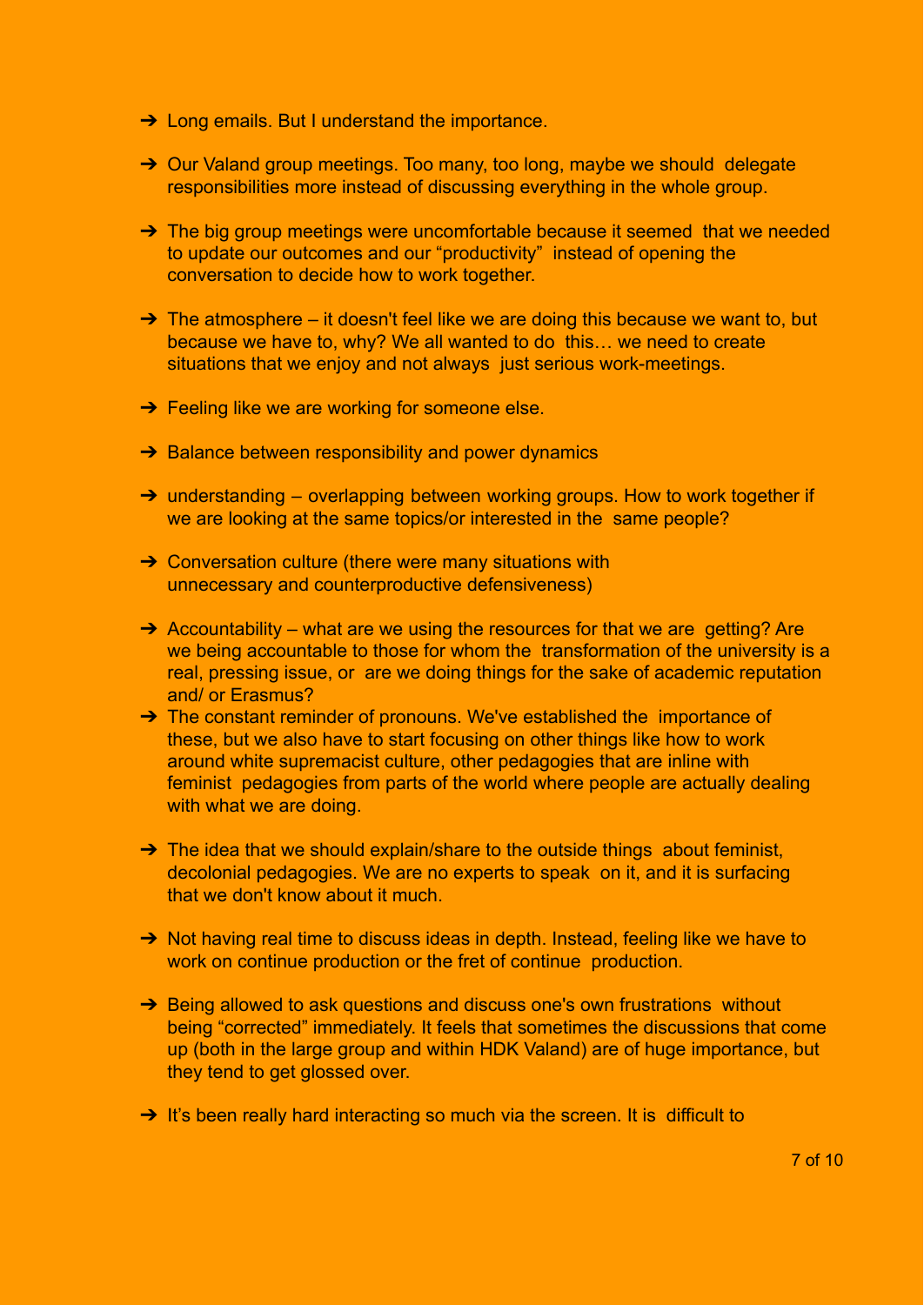get to know people via Zoom/ Jitsi.

- ➔ Knowledge / understanding / raising of class, race, and disability issues
- **→** We aren't connecting with people who are actively in decolonisation practices.
- → Dismantling the white supremacist capitalist patriarchy! :D no but more seriously, i think we are lacking a focus on practical work, solidarity and connection with already active and engaged people, and are maybe trying to reinvent the wheel instead of supporting work of others (who are also maybe more experts)
- $\rightarrow$  Positive and enthusiastic language abuse.
- $\rightarrow$  hate Jitsi.
- $\rightarrow$  We don't fail enough.
- $\rightarrow$  Then there is the frustration that is triggered in me every time someone puts the focus on Intellectual Outputs. I feel noxious, literally. It seems that our minds are totally colonized by the things we will show. As if we don't have things to show. As if we won't have (this is my guess) an excess of outputs that will be great fun (and a lot of skill) to edit.

# What do you need?

- $\rightarrow$  A commitment from the whole group to reflect on our own dynamics, want to learn and grow, and try to take feedback graciously and not defensively
- → Tools for allowing defensiveness moments and tools for allowing defensiveness-dismantling.
- → More chill, accepting when one is not being productive and doesn't have capacities for tttt / understanding that tttt is not a priority all the time
- → Less expectations, less anxiety. More trust, freedom and autonomy
- **→** Response-ability in the process and letting the others know what is possible and what not. Clearer agreements about how much energy and time can be invested to avoid hidden expectations, assumptions, and frustrations.
- → Conversations about what are we doing and how are we working together.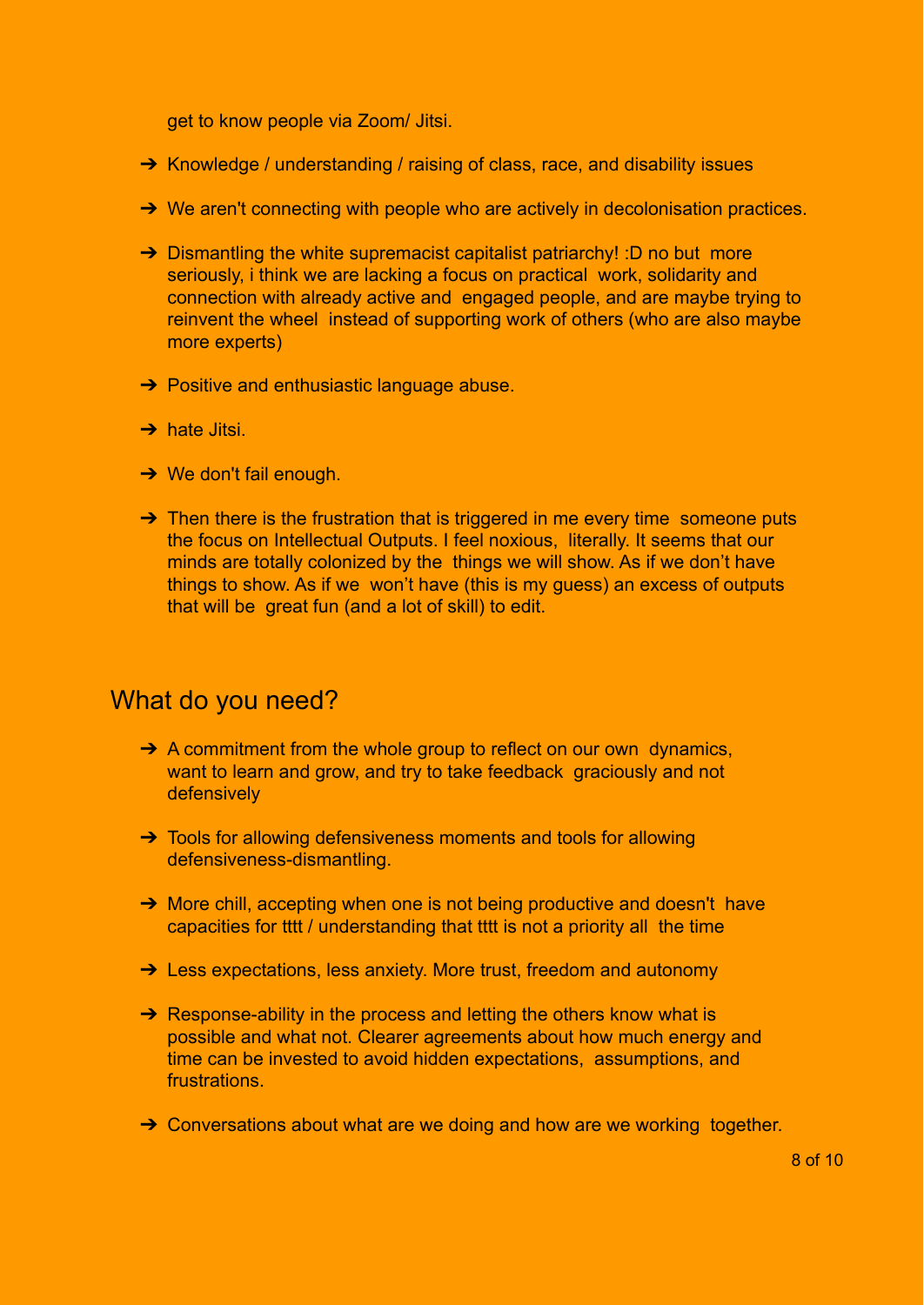- → A bar setting for how much each group can meet the requirements. Anything above this bar is a bonus, but not a must. Perhaps an Ambition Thermometer that is built with trying to keep personality from being center - but perhaps leaves room for checking in on group dynamics.
- → More art or creating of creative things and taking the emphasis down from productions of interview after interview.
- → A more relaxed environment, more sharing, more conversations with each other where there isn't pressure. A clear idea of one's role in all of this.
- → Sharing the emotional work and responsibility for the wellbeing of the group
- ➔ A place in the pad (possibly for publishing) for choosing not to do things, e.g., the XX group had the original intention to do these 4 tasks - while working the discussions led us to refocus the energy to more urgent matters which included this one task. A place to park the ambitions so they can be revisited but also celebrated for the hard choices the group work demands.
- $\rightarrow$  inspiration, visions
- → More slow reading sessions like yesterday. Perhaps this can be explained as an IO - slow readings were performed on xx dates. And that is the IO the process of digesting and not the process of documenting the intellectual outputs. The intellectual process procedure.
- → Knowing each other a little better to be able to build up trust and respect.
- ➔ Space for making mistakes, to test out things, to explore other non discursive non language-based methods.
- **→ Safer opt out procedures**
- → Communicating together, not in the competitive academic sense. Focus on the matter at hand and the urgency of it. • focusing on gaining knowledge instead of putting it out to the ether.
- $\rightarrow$  Spaces for moving from the analytical into the body.
- **→** Sharing of ideas
- $\rightarrow$  To have fun
- **→ Excitement**